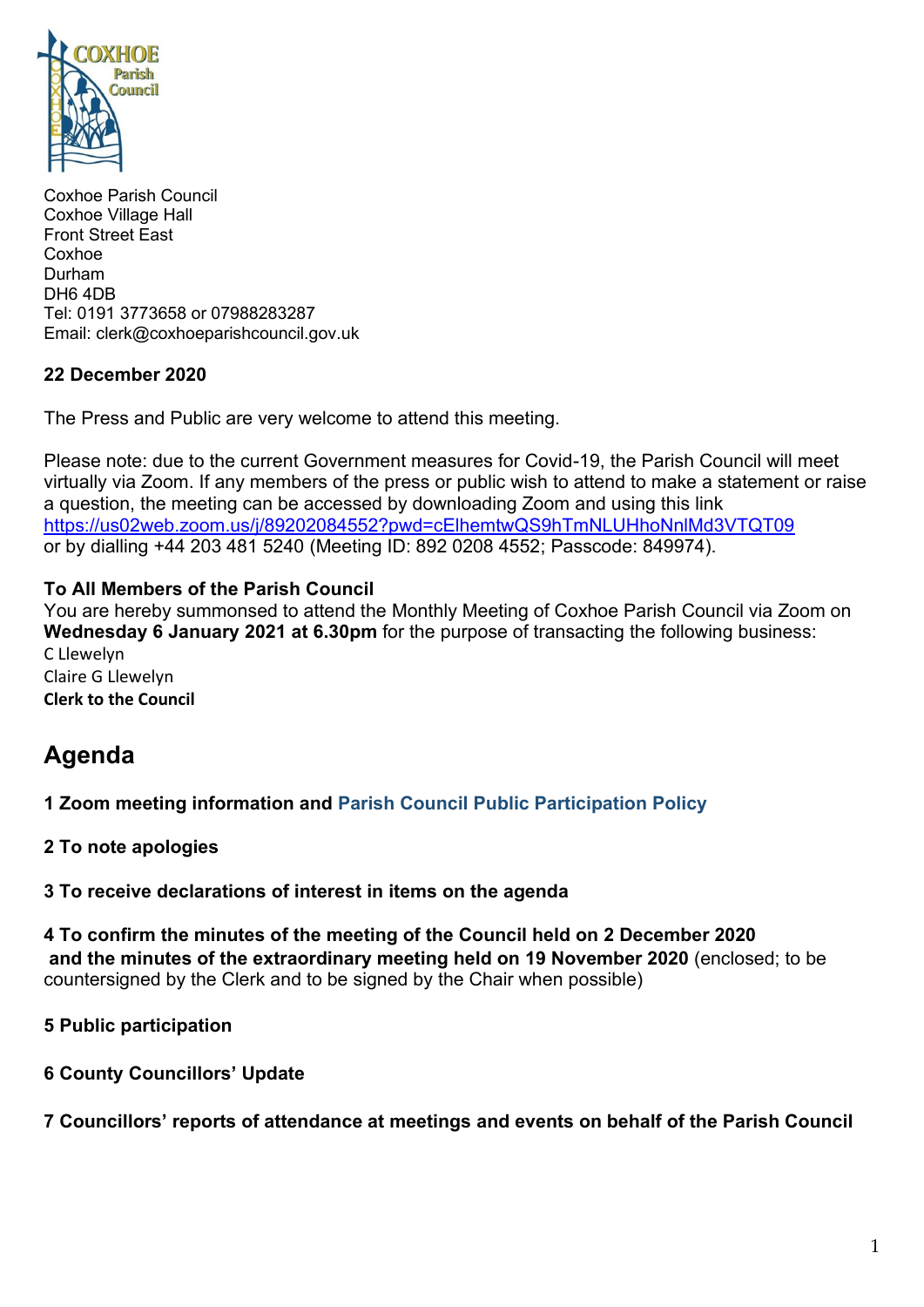## **8 To receive Committee minutes** (enclosed)

a) Approved Events, Environment and Finance Committee Minutes 16 November 2020

b) Draft Events, Environment and Finance Committee Minutes 7 December 2020

# **9 Financial matters** (enclosed)

- a) Finance Report, Bank Reconciliation and Payment Schedule
- b) Employer costs
- c) Savings account
- d) Financial Regulations
- e) Budget for 2020 to 21

## **10 Annual action plan** (enclosed)

**11 To agree the budget for the financial year 2021 to 2022** (enclosed)

### **12 To determine the Parish precept for 2021 to 2022** (report enclosed)

## **13 Clerk's Report** (enclosed)

- a) Matters raised by residents
- b) Chronicle

## **14 Youth Provision** (report enclosed)

### **15 Planning and Correspondence Report** (enclosed)

- a) To consider planning applications
- 1. DM/20/03213/FPA 15 The Avenue, Coxhoe DH6 4AD
- b) To note approved, withdrawn and refused decisions
- c) To consider correspondence
- 1. Durham County Council: 20mph Zone Order Burdon Way, Kennet Grove and Blackiston Close
- d) To note bulletins

### **16 Coxhoe & Area Community Pantry and Community Response activity** (report enclosed)

- a) Community Pantry
- b) Community Response update

### **17 To consider a response to consultations (report enclosed)**

- a) Double taxation consultation (County Durham Association of Local Councils)
- b) Centralised Custody Suite consultation (Durham Constabulary)
- c) North East Transport Plan consultation (North East Joint Transport Committee)